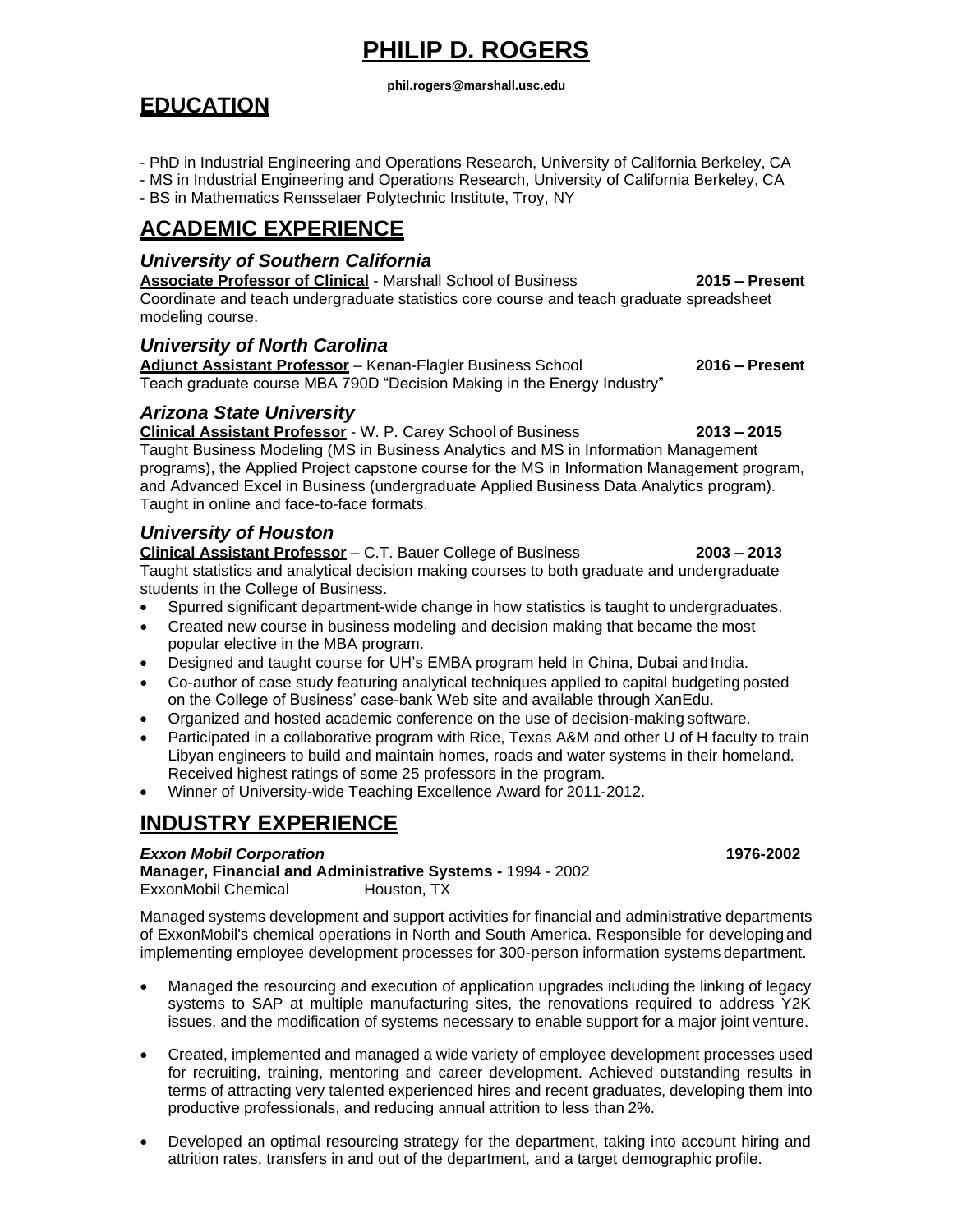Responsible for cash management, securities processing and computer systems for Exxon Corporation's Treasurer's Department.

- Ensured effective cash management and securities processing involving daily funds flow of two billion dollars.
- Redesigned several processes resulting in substantial reduction in bank fees and significant improvement in security and control.
- Managed successful construction and operation of the trading room Exxon uses to issue commercial paper and to execute equity and nonequity trades.
- Developed sophisticated mathematical model to analyze the insurance program used by the company to cover the catastrophic loss of assets (offshore platforms, refineries, chemical plants, etc.). The analysis resulted in premium savings of \$15 million per year.

## **Manager, End-User Computing Services -** 1986 -1990

Exxon Central Services Florham Park, NJ

Managed a group of 55 people providing workstation strategy and support for 10,000 users in several affiliates and geographic locations.

- Brought thousands of employees into the world of electronic mail and desktop computing, achieving enormous productivity gains and earning outstanding customer satisfaction ratings.
- Played key role in implementing quality and continual improvement processes throughout the organization.
- Led team of managers charged with reorganizing the 320-person information systems organization.

**Manager, Headquarters Systems -** 1985 - 1986 Exxon Corporation New York, NY

Responsible for information systems activities for Exxon Corporation headquarters.

- Managed the successful development and/or implementation of systems for applications such as corporate contributions, issuance of commercial paper and tax management.
- Managed the growth of end-user computing in the headquarters office building, including the setting of hardware and software standards, providing help desk, hardware repair and training services, and determining the best allocation of resources.

**Senior Advisor, Management Science -** 1983 - 1985 Exxon Corporation Florham Park, NJ

Responsible for worldwide coordination of Exxon Corporation's management science and decision support systems activities.

- Managed research and development of new operations research techniques and applications including production planning, multi-criteria decision making, and vehicle routing and scheduling.
- Formed and led multi-regional working group to share knowledge, experience and best practices in the field of expert systems.
- Sponsored and organized annual decision support systems conference held in Houston and New Jersey corporate locations and attended by hundreds of Exxon employees.